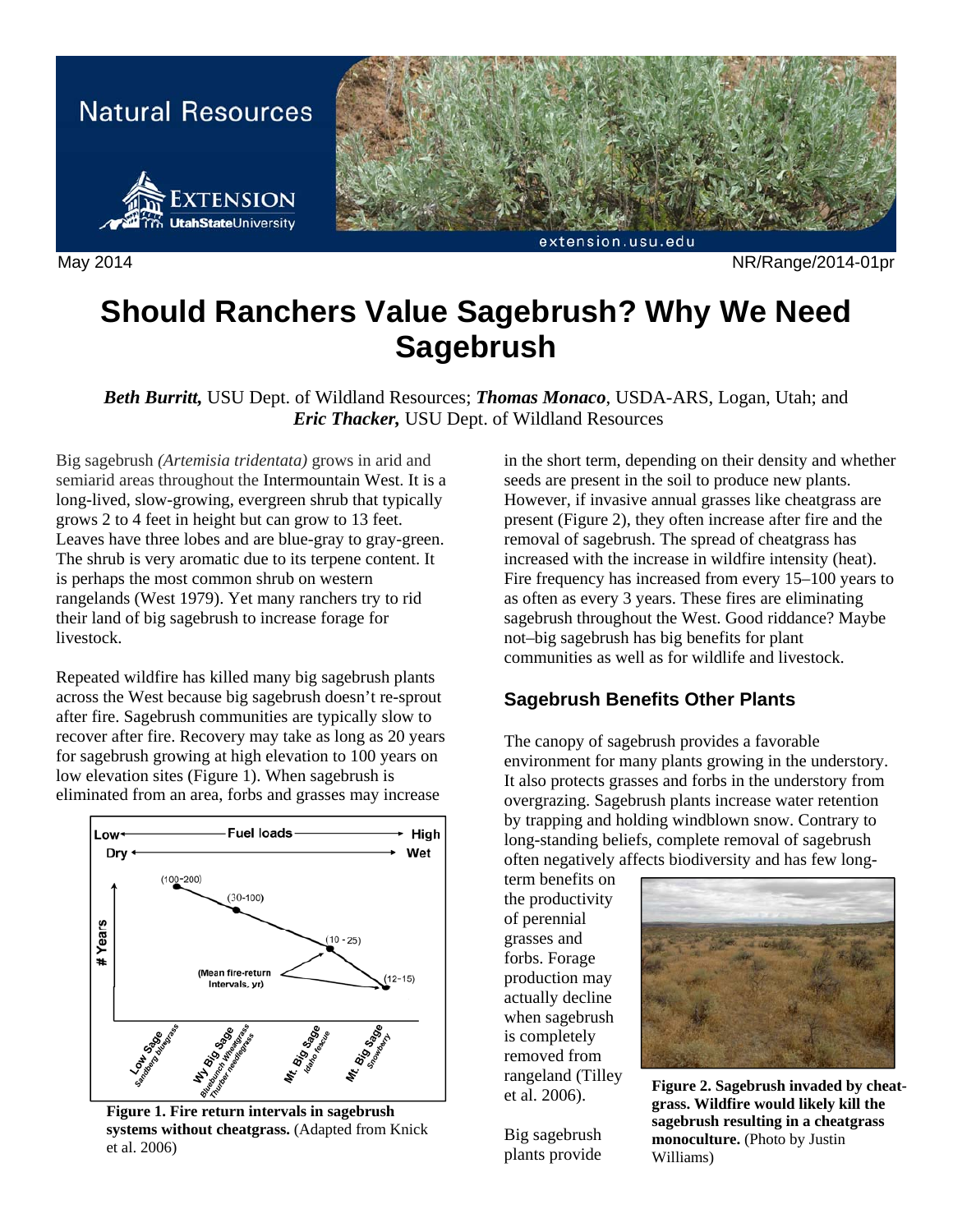benefits to other plants growing near the shrub. Big sagebrush improves soils. The nutrient content of soils – nitrogen, phosphorus, potassium, calcium, etc. – directly under the canopy of big sagebrush is higher than in the interspaces. Soils beneath sagebrush also have more organic matter than soils in the interspaces between sagebrush plants (Mack 1977). As a result, big sagebrush creates islands of fertility that can be used by other plant species. These islands may persist for 6 to 14 years after sagebrush removal (Bechtold and Inouye 2007).

Big sagebrush plants are long-lived, evergreen species that produce new leaves early each spring when moisture is likely most available in the soil. These leaves remain on plants year-round. Big sagebrush canopies reduce heat from the sun and prolong the period favorable for seedling establishment for perhaps as long as 28 days (Tilley et al. 2006).



**Figure 3. During the day, sagebrush roots deep in the soil absorb water. At night, water moves through the sagebrush root system to drier soil layers closer to the soil surface making it available to grasses and forbs. (**Caldwell et al. 1998).

Big sagebrush plants have a two-part root system with a deep tap root and a shallow, diffuse root system. A number of studies have shown that sagebrush can extract soil moisture and nutrients from deep in the soil and bring them to the soil surface. The tap root system brings up water and nutrients during the day and releases them near soil surface at night. This water is available to the shallow diffuse root system of big sagebrush as well as to the roots of grasses and forbs in the sagebrush understory (Figure 3). Big sagebrush can extend water near the soil surface by 2 weeks compared to the interspaces between sagebrush plants (Caldwell et al. 1998; Bilbrough and Caldwell 1997).

Big sagebrush subspecies are often indicators of soil characteristics. Generally, a subspecies of sagebrush indicates the soils at a site, thus correct identification of

big sagebrush subspecies can provide useful information on the soils and ecological site characteristics of the area. The abundance of sagebrush subspecies also varies along gradients of elevation and soil moisture. In general, mountain big sagebrush dominates at higher elevations, Wyoming big sagebrush at mid-elevations, and basin big sagebrush at the lowest elevations (Figure 4). As soil moisture increases, Wyoming big sagebrush will be replaced by basin or mountain big sagebrush. Soil depth and texture also strongly determine which subspecies dominates an area. For example, deeper, well-drained soils at lower elevations provide more favorable conditions for basin big sagebrush than Wyoming big sagebrush (Halvorson et al. 1997).



**Figure 4. The approximate distribution of different species of sagebrush in relation to elevation and topography.** (Adapted from Knight 1994)

#### **Forage and Habitat for Wildlife**

Sagebrush is an excellent winter food source for a number of wildlife species including mule deer, blacktailed deer, white-tailed deer, elk, pronghorn antelope, bighorn sheep and jackrabbits. Sagebrush made up 78% of the annual diet for antelope in Wyoming and 52% of the winter diet of mule deer in Montana (Tilley et al. 2006).

Nearly 100 bird species depend on sagebrush ecosystems for their habitat needs. There are also several animal species that require big sagebrush for survival including sage-grouse, sharp-tailed grouse, pygmy rabbits, sage thrashers, sage sparrows and Brewer's sparrow. Sagebrush makes up close to 100% of the winter diet of sage grouse and up to 50% of their summer diet (Wallestad et al. 1975)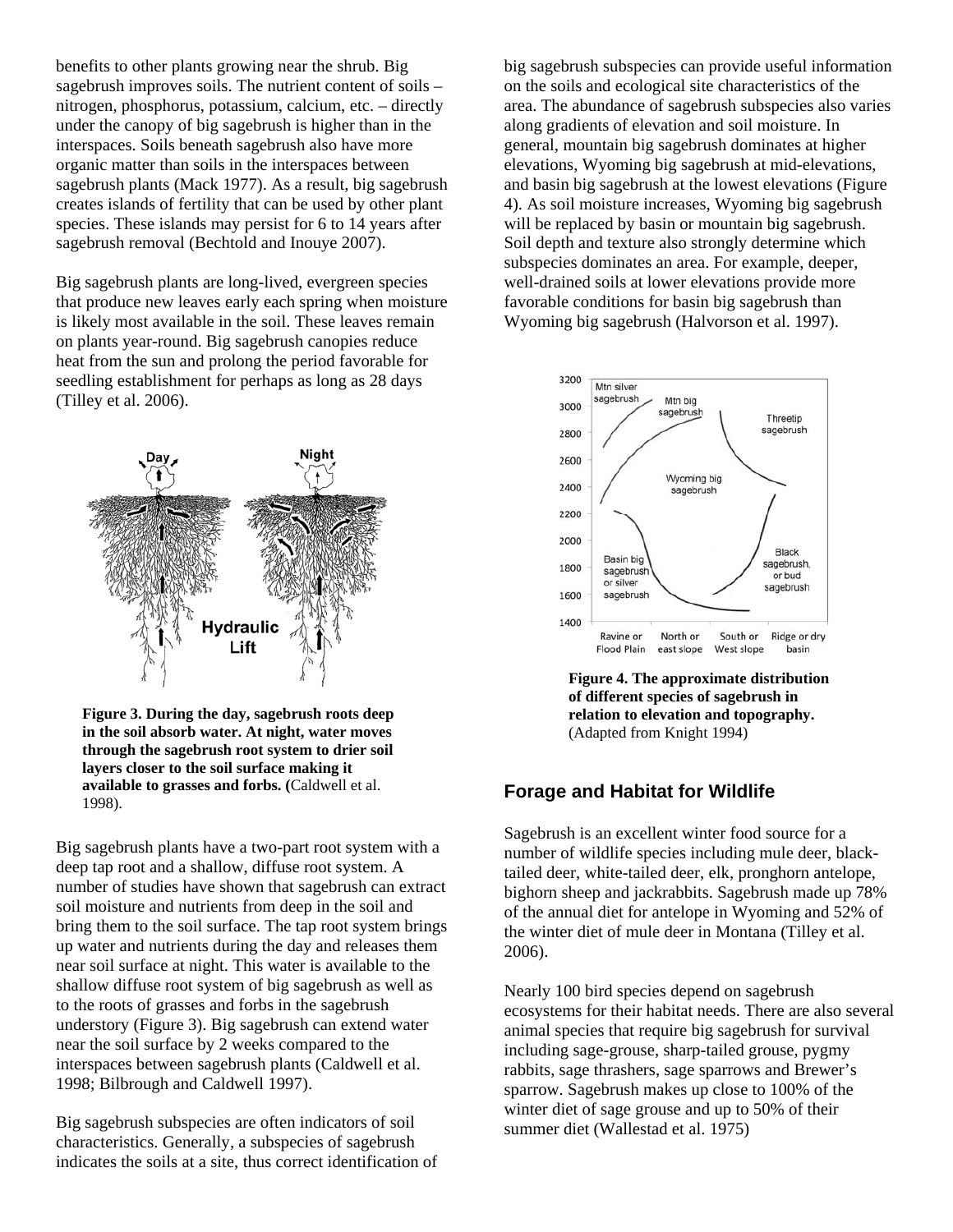Sagebrush provides habitat and food for many insects and other invertebrates, which in turn feed birds, reptiles and small mammals. Sagebrush also provides excellent thermal or security cover for wildlife. This includes nesting and escape cover for sage-grouse, sharp-tailed grouse, pheasants, chukars, and other upland birds.

During most winters, sagebrush plants remain above snow, making forage available for grazing by wildlife. In fall and winter, sagebrush leaves are relatively high in crude protein compared to dormant grass and forbs or twigs of deciduous shrubs. Protein in sagebrush complements the energy provided by mature grasses and forbs (Table 1).

> **Table 1. Percent protein and in-vitro dry matter digestibility (IVDMD) of sagebrush as a percentage of dry matter** (Welch 2005)**.**

|        | Crude Protein | <b>IVDMD</b> |
|--------|---------------|--------------|
| Spring | 12.6          | 58.1         |
| Summer | 13.2          |              |
| Winter | 11.7          | 57.8         |
|        |               |              |

## **Winter Grazing for Cattle and Sheep**

Many sheep already use sagebrush as winter forage, but cattle can also learn to eat sagebrush. Grazing dense stands of sagebrush accomplishes two objectives, decreasing winter forage costs and improving the productivity of grass and forbs in the understory the following spring. It is good forage in late fall and winter provided livestock are supplemented. Providing livestock with about 50% of their daily nutrient requirements from hay or other feeds will encourage them to begin eating sagebrush and enable them to detoxify the terpenes found in sagebrush. Cattle with experience eating sagebrush eat more of the shrub than cattle without experience. Cattle from mothers that ate sagebrush actually gained weight eating a diet of half sagebrush and half meadow hay plus a supplement, while cattle from mothers that did not eat sagebrush lost weight on the same diet (Petersen 2012).

#### **Revegetation**

Big sagebrush can be a very important species in revegetation, because of its wide range of adaptation (Booth 2005). Seedlings can compete with grasses and forbs as well as other shrubs allowing it to be used as part of a wide range of seed mixes. Seedlings are easy to establish when planted correctly and can be successfully

drilled or broadcasted. Sagebrush can be seeded at relatively low rates and allowed to spread by natural recruitment, because it spreads readily by seed. Sagebrush is also considered a necessary plant species in the Great Basin and Snake River Plains because in its absence, other less desirable deep-rooted species and invasive weeds like spotted knapweed can take hold (Prevéy et al. 2010).

Mixtures of range grasses, forbs and shrubs, such as sagebrush, may help control black grass bugs, which are harmful to many grass species including crested wheatgrass. A mix of range plants may include plants that are repugnant or harmful to insects. When reseeding rangelands, leaving islands of native plants including sagebrush provides habitat for beneficial insectivores to help control black grass bugs in nearby newly established range seedings (Ostlie 1979).



**Figure 5. A healthy stand of sagebrush, grasses and forbs in spring.** (Photo by Justin Williams)

#### **Grazing Management**

Sagebrush is often blamed for reducing grasses and forbs on rangeland. However, poorly managed livestock grazing, that doesn't consider the physiological requirements of perennial grasses and forbs, is often the real cause of reduced forage production in sagebrush communities. When grazing always occurs in the spring and is either too often and/or severe, perennial grasses and forbs in the understory decline. Repeated spring grazing often results in dense stands of sagebrush with little or no understory or the understory is replaced by less desirable annuals like cheatgrass. Fall and winter grazing of sagebrush communities reduces the number of old sagebrush plants and increases grasses and forbs in the understory (Petersen 2012).

## **What Good Is Sagebrush?**

Big sagebrush is beneficial to grasses and forbs growing under its canopy by supplying them water, nutrients,